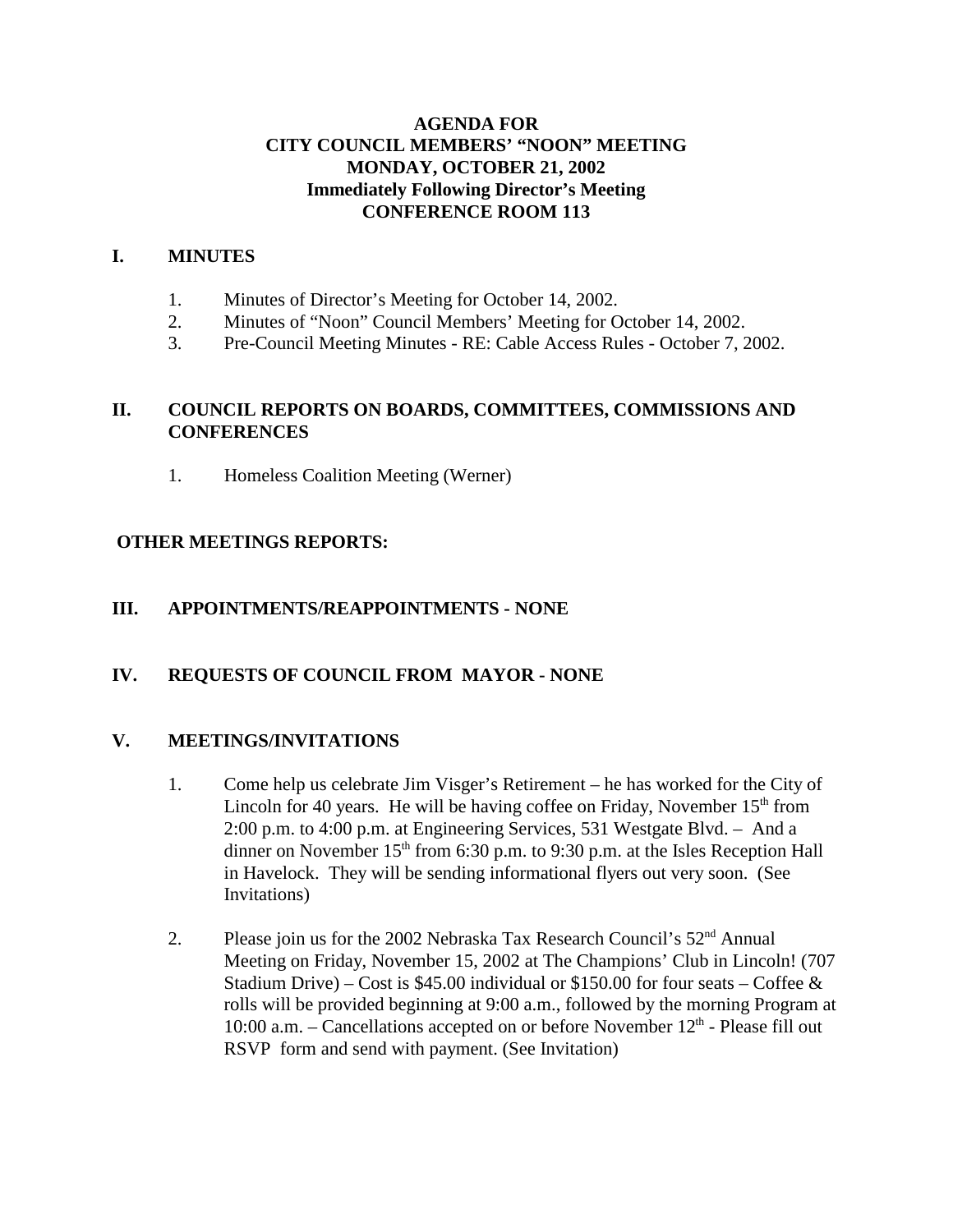- 3. The International Council of Shopping Centers (ICSC) will hold an Nebraska Alliance Program Progress Through Partnership Meeting on Wednesday, November 6, 2002 - The meeting will run from 10:30 a.m. to 5:00 p.m. at the Hastings Holiday Inn, 2201 Osborne Dr. East, Hastings, NE – 402 -463-8387. (See Invitation for more details)
- 4. The Joint Meeting of the Lincoln City Council and the Omaha City Council On Wednesday, October 30, 2002 from 2:00 p.m. to 4:00 p.m. - Will be held at the SAC Museum Conference Room just off Exit 426 on Interstate 80 - (See E-Mail from Mark Bowen)

# **VI. MISCELLANEOUS**

1. Discussion on E-Mail from Cori Beattie, County Commissioners Office regarding the Joint LPS/City/County Meeting on November 12<sup>th</sup>, if there are any additional Agenda items for this meeting. (See E-Mail).

# **VII. CITY COUNCIL MEMBERS**

### **VIII. ADJOURNMENT**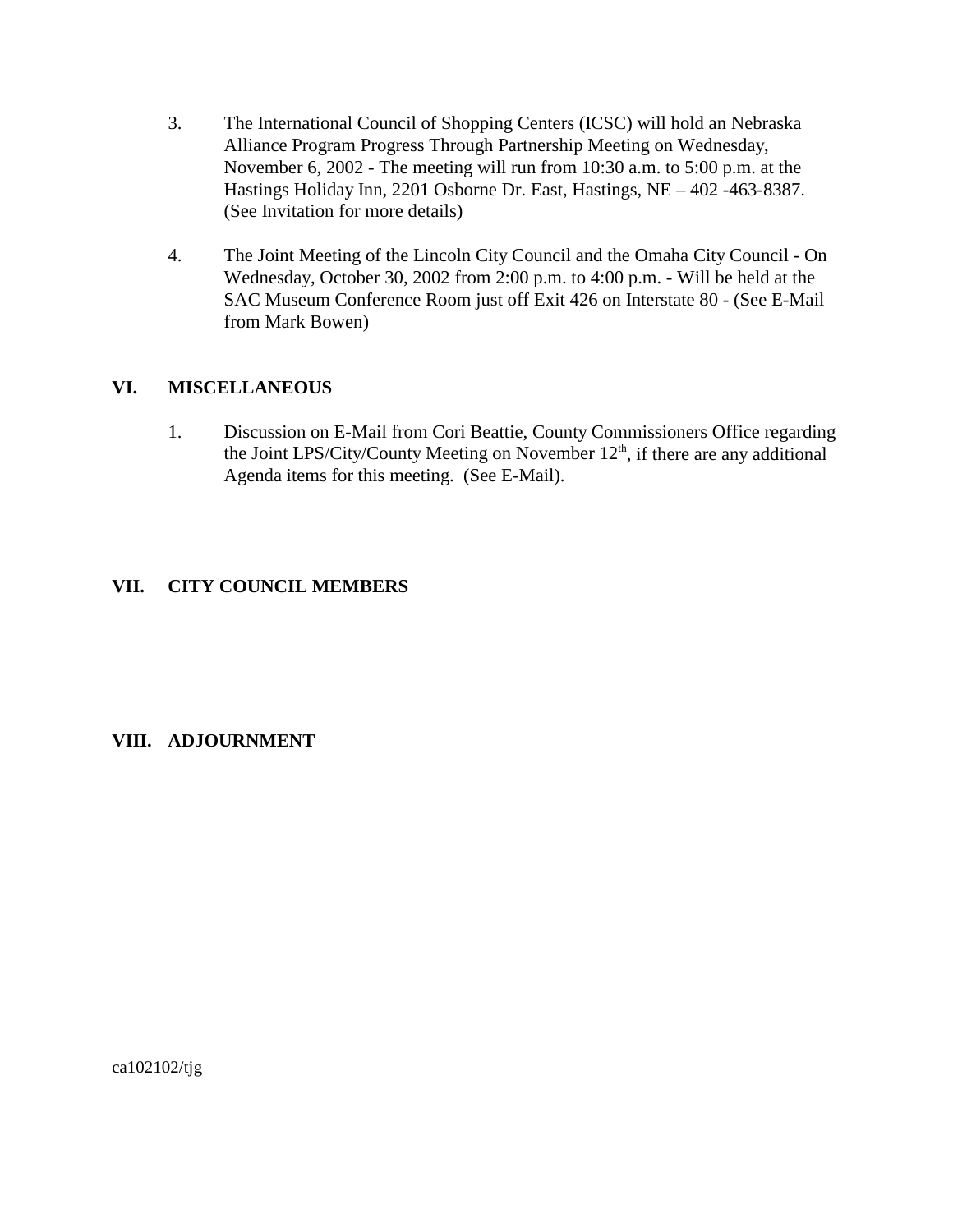# **MINUTES CITY COUNCIL MEMBERS' "NOON" MEETING MONDAY, OCTOBER 21, 2002** *CONFERENCE ROOM 113*

**Council Members Present:** Jonathan Cook, Chair; Jon Camp, Vice Chair; Glenn Friendt, Coleen Seng, Ken Svoboda, Terry Werner; ABSENT: Annette McRoy.

**Others Present:** Mark Bowen (arrived late), Ann Harrell, Mayor's Office; Dana Roper, City Attorney; Carolyn Chaney, City of Lincoln's Washington Lobbyist; Don Herz, City Finance Director; Joan Ray, Council Secretary; Darrell Podany, Aide to Council Members Camp, Friendt and Svoboda; Nate Jenkins, Lincoln *Journal Star* representative.

# **I. MINUTES**

- 1. Minutes of Director's Meeting for October 14, 2002.
- 2. Minutes of "Noon" Council Members' Meeting for October 14, 2002.
- 3. Pre-Council Meeting Minutes RE: Cable Access Rules October 7, 2002.

Chair Jonathan Cook requested a motion to approve the above-listed minutes. Ken Svoboda moved approval of the minutes, as presented. The motion was seconded by Coleen Seng and the minutes were approved as presented by unanimous consensus of those Council Members present.

# **II. COUNCIL REPORTS ON BOARDS, COMMITTEES, COMMISSIONS AND CONFERENCES -**

### 1. HOMELESS COALITION MEETING (Werner) - No Report

OTHER MEETINGS - Ms. Seng commented on the many dinners and celebrations that Council Members had been attending over the last few weeks. Comments were made regarding several of the meetings, but none of any specificity.

- **III. APPOINTMENTS/REAPPOINTMENTS** Mr. Cook asked if Corrie [Kielty -most recent addition to the Mayoral Staff- replacing Kent Morgan, who has returned to his duties in the Planning Department] would be in charge of the Appointments/Reappointments. Ms. Harrell answered that she hadn't heard anyone say that the procedure would be changed from the current format which is under Joyce's management.
- **IV. REQUESTS OF COUNCIL FROM MAYOR** Mr. Bowen noted the final agenda for the upcoming Joint Lincoln/Omaha Council meeting and asked Council to have any additions or revisions to him as soon as they were able.
- **V. MEETINGS/INVITATIONS** Noted Without Significant Comment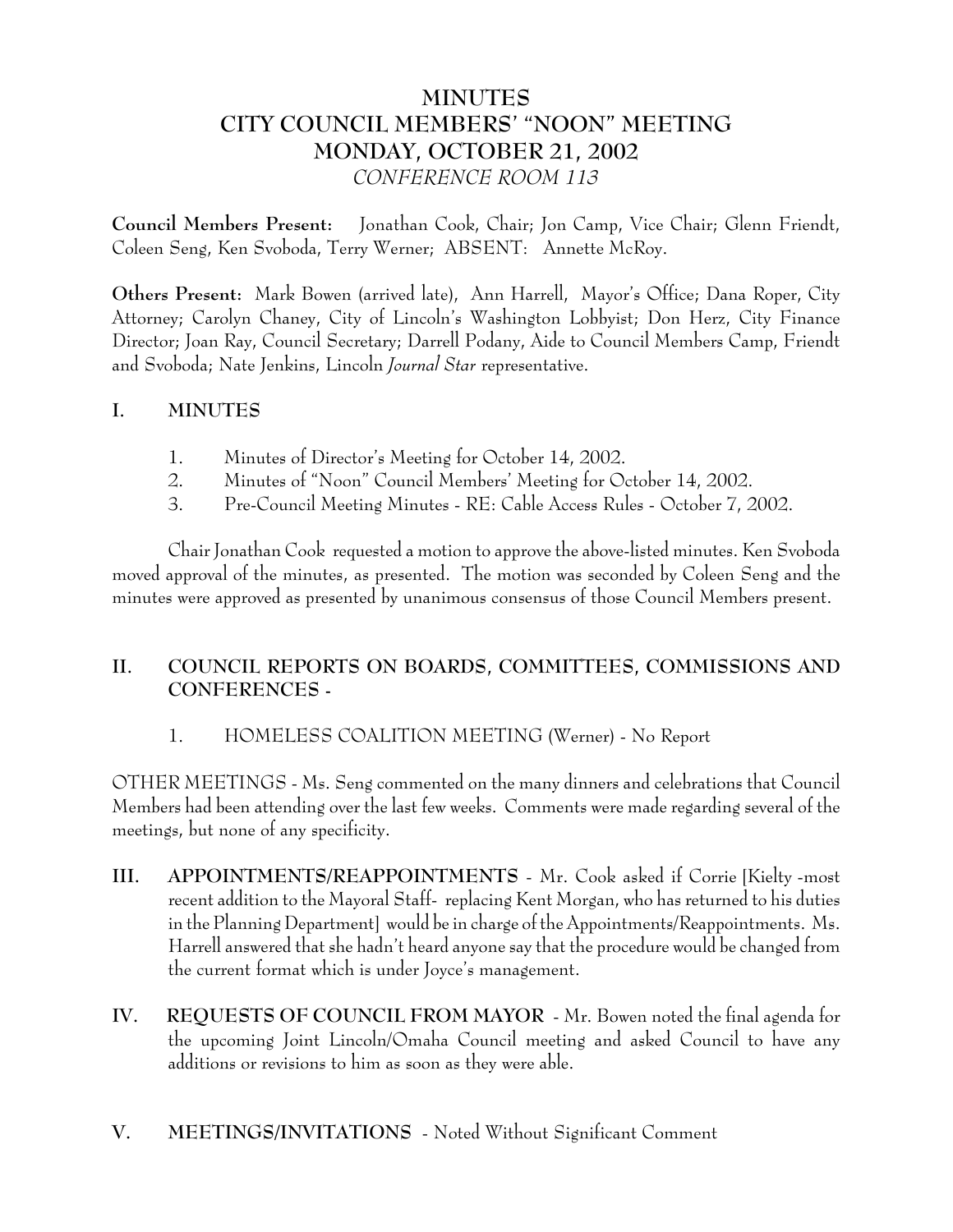#### **VI. MISCELLANEOUS** -

1. Discussion on E-Mail from Cori Beattie, County Commissioners Office regarding the Joint LPS/City/County Meeting on November  $12^{th}$ . Are there any additional Agenda items for this meeting. Council members seemed confused regarding this request for additional agenda items for the LPS/City/County Meeting. The confusion stemmed from whether or not this was a request for items for the Common Agenda as well. (The November Comon Meeting will be held immediately following the Joint LPS Meeting.) Staff explained that this item was a request for Agenda items for the LPS Joint meeting only. *[None of the Council members offered any additional items for inclusion on that Agenda. This information will be forwarded to Cori Beattie (who is preparing the Agenda) prior to the October 25th dead-line.].*

Mr. Cook brought up the issue of calling items together at the formal Council meeting. There was a discussion regarding this issue. It was finally determined that the Bond Issues would be called separately from the Impact Fee and Water Rate issues. These two items (Impact Fees and Water Rates) would be called together. Mr. Cook noted that Peter Katt might be at today's meeting to request a delay of the Impact fee hearings because he believes November  $4^{\text{th}}$  is too soon.

Mr. Cook noted that the Parks & Rec Community Forum has been moved from November  $16<sup>th</sup>$  to Saturday, November  $23<sup>rd</sup>$ . The Forum will be held from 8:30 a.m. to Noon at the Auld Rec Center. Council Members noted this information for their calendars. This will be placed on the Attend Sheet for Council's further consideration.

Mr. Cook called Ms. Carolyn Chaney, Lincoln's Washington D.C. Lobbyist, forward to make a presentation, which was not scheduled on the Agenda.

Ms. Chaney noted that it had been two years since her last update because of the events of September  $11<sup>th</sup>$  last year. But, given the House and Senate's recess last week, with no session until a lame duck session on November 12-14, she had this time to come to Lincoln to offer an update.

She commented that she wished she could report what they'd accomplished this year, but so far, we haven't been able to accomplish much - that is anything concrete. There have been some good successes in various appropriations bills, but they haven't been finished. What Congress did as they left town last week, was to go through with "continuing resolutions". This means that they just basically take the appropriations levels from the year before and carry them forward. What they call a `stripped down version' is with no ear-marks for any other kinds of funding that wasn't in last year's budget.

Thus far, we've had Senator Nelson's help for general provisions for \$5,000,000 in the Beltway. But, that is only on the Senate side. We have \$2,000,000 for the Antelope Valley Flood Control project. That has won both House and Senate, so hopefully we would be able to keep that. We also have \$1,000,000 in the Senate for the Antelope Valley Overpass, but not in the House. Part of this is because the Transportation Communities Systems Preservation (TCSP) is a very small account. The House had very few ear-marks for this account....and they were in the couple hundred thousand dollar range. So, that still remains open, given that there have been only two appropriations bills that were passed (the Defense Appropriations and the Military Construction Appropriations). Otherwise, all the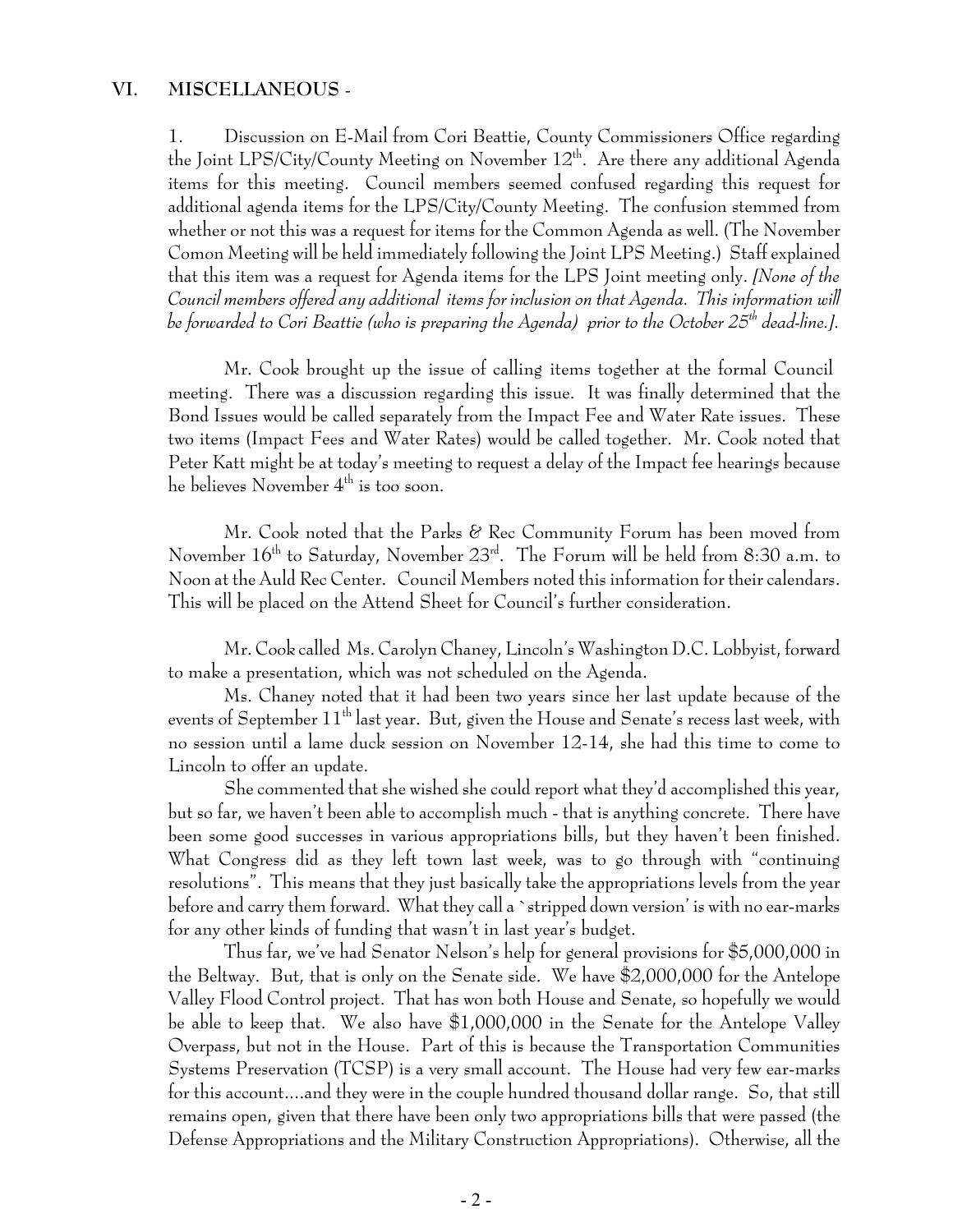other thirteen bills are still outstanding. Congress is not sure whether they're going to do what they call a "continuing resolution" when they come back (the resolution would go out until next year (February or March), or if they might do what is called an omnibus bill, which would be taking all of the outstanding appropriations bills and putting them into a package where the staffs will informally, in the next couple of weeks, to try to put some kind of a package together.

The problem with any of these appropriations is that Congress never passed the Budget Resolution. It's just been a really dysfunctional year, all the way around....worse than normal! Washington seems not to be able to move on anything. Part of this is because it is an election year. The Senate is in a one-vote split situation, so they haven't been able to do much. The House is becoming dysfunctional in its own way because there are some factions within the Republican Party that are not agreeing on things. What happened with the appropriations is that we drug on and on with the supplemental appropriation, which was supposed to help with some of the September  $11<sup>th</sup>$  issues such as Homeland Security and some of the bio terrorism issues.

Ms. Chaney noted that she did not know how, but they will continue to talk to the delegation, to encourage them to get the funds for our projects. She encouraged Council Members, when they had occasion to visit with the Senators and Congressmen, to urge them to keep pushing for these allocations.

She noted that her crystal ball says that there will be some kind of ear-marked funds, someway. They can call it what they want, but she couldn't imagine that they aren't going to do some kinds of projects. However, part of what they did was to `do' these bills so they could announce them before elections...even if they aren't real at this point. (Not *our* delegation....they'd never do that!!...but the Appropriations Committee people.) [Laughter] That's part of why they pushed ahead with these bills even though they knew there would be no conference reports, which are issued when the House and Senate come together.

Ms. Chaney explained other issues currently being considered, such as Homeland Security, which she described as being a mess trying to fold twenty-two agencies into one especially now with the recent issue of presidential flexibility regarding personnel involved. She detailed some of the concerns on acquiring funds for the Antelope Valley Project, noting that the administration is stating that there would be no `new start projects' receiving funds. Ms. Chaney noted that for us, with the Antelope Valley project having been worked on for over 10 years, it was not a new project, but an on-going labor for many years.

Besides this concern, at this time, there is in Washington a problem surrounding the Corp of Engineers and what they have and haven't done over the years; and how much they've padded things and what the costs have been. The Senate wants to do a big reform; the House is not as enamored to do that. But there are a lot of problems with the Corp, so the Administration has decided to halt all new projects -anything that has not gone into construction yet- until a time when the problems can be resolved. For the last two years, Ms. Chaney's office has worked hard to over-come that. With the Nebraska Senators' help, they got \$300,000 for this year. The Administration, again this year, did not recognize that \$300,000 as breaking the new-start trend. So, what happened was we were able to over-come again. Both the House and Senate did \$2,000,000 which is not the \$3,000,000 that we requested, but it's \$2,000,000 more than the Administration asked for....so that's a plus up from their budget line.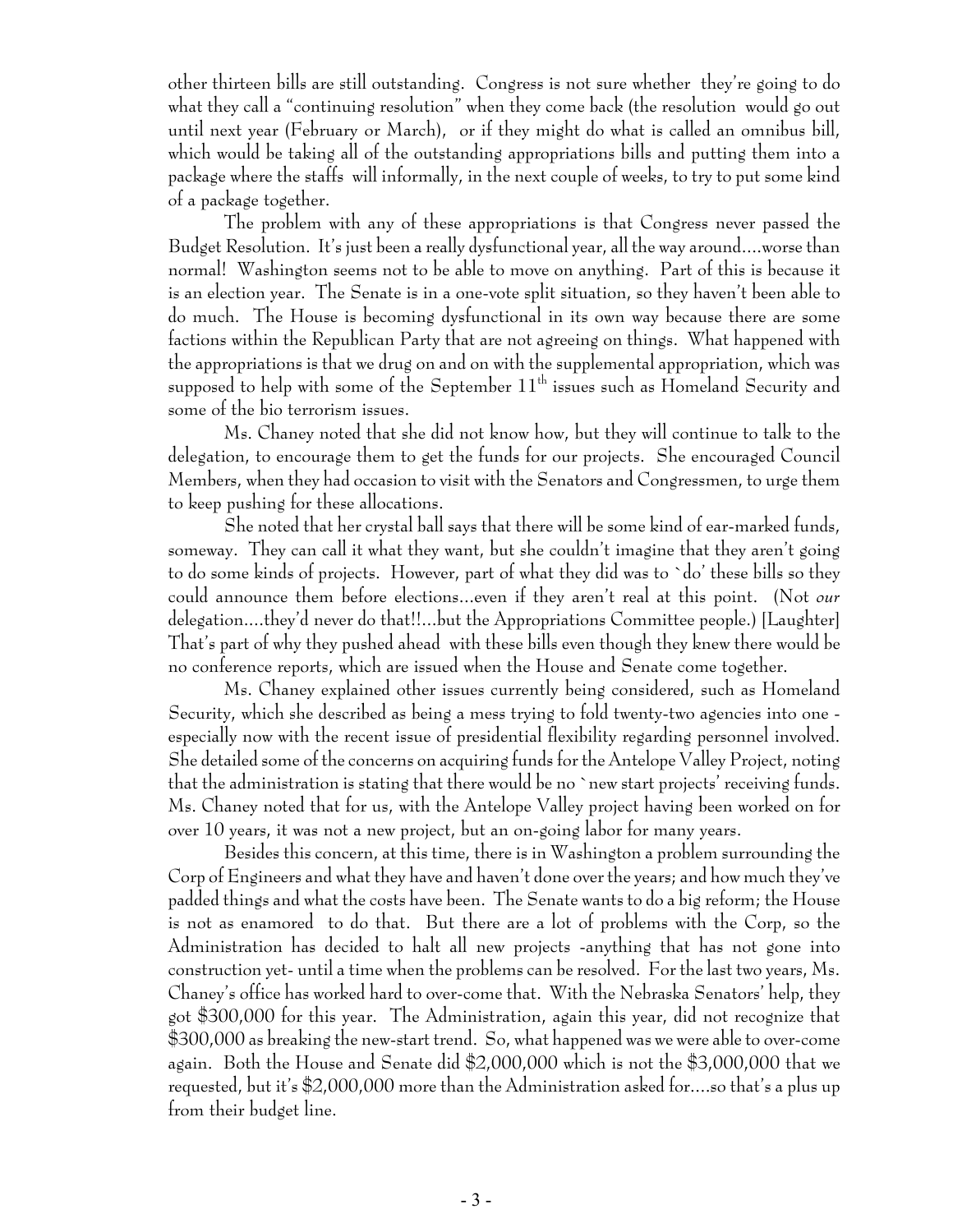Ms. Chaney continued her report touching on issues regarding the Highway  $\mathscr{C}$  Transit funding, and Beltway appropriations as well as local control of those funds in prioritizing projects.

She mentioned the issue of having the ethanol to be included in the Trust Fund monies. She reported that the governor is adamantly opposed to that and he is going to be chairman of the Governors' Conference that handles the Trust authorization. Usually the Governors' Conference is a work-horse in trying to get some of these things done.

She noted that she would be speaking with the City Directors this week to line up what everyone sees as the issues that are important to Lincoln. That's also where the Beltway and other Highway funding will be proposed. Congressman Bereuter started the whole Beltway studies with the last T-Bill. We'll figure out a strategy that best shows that ours are the best projects ever. Ms. Chaney confieded that funding issues in Washington have become very bureaucratic. Ms. Chaney then opened the session for Questions and Answers with Council Members.

Council concerns included establishing a better communications bridge between the Council Office and Ms. Chaney's Washington office. It was agreed that Council would be included in the electronic updates Ms. Chaney's Office routinely sends to her clients with highlights on concerns specific to Lincoln.

Other concerns discussed were funding for alternative (multi-mode and mass transit) transportation programs, the Antelope Valley project, local interaction with the Corp of Engineers, and the number, size and type of City's Ms. Chaney represents and how Lincoln's concerns and needs compare to those cities.

Mr. Cook next called Mr. Don Herz, City Finance Director, forward for a briefing on the Water System Rates and related Bond Issues. Mr. Herz explained that the City could issue up to \$20,000,000 in water bonds. Mr. Herz noted that the current rates are optimal and encouraged Council to take swift action. Ensuing discussion covered such in-house concerns as the appropriate date for introduction and the proper procedures for calling the items for public hearing. It was agreed to have the 1<sup>st</sup> Reading on the 28<sup>th</sup> of October, the 2<sup>nd</sup> Reading on November 4<sup>th</sup> with Public Hearing, and the 3<sup>rd</sup> Reading and Action with the Emergency Clause on November 18<sup>th</sup>. The meeting format, including whether or not to call the Water Rates and the Impact Fees together for the public hearing, was again discussed.

#### **VII. COUNCIL MEMBERS**

**JON CAMP** - Mr. Camp passed out copies of the Governor's Proclamation declaring October 24, 2002 as U.N. Day. He added that this year, the theme is "Global Response to Terrorism". He noted that when the proclamation ceremony was held last week at the rotunda, there had been a diverse group of community leaders focusing on what is happening here in Nebraska in that regard.

**JONATHAN COOK** - Mr. Cook noted that he believed everyone has read through, carefully, the LES Budget summary. He asked if any one of the Council Members had any major questions. None did.